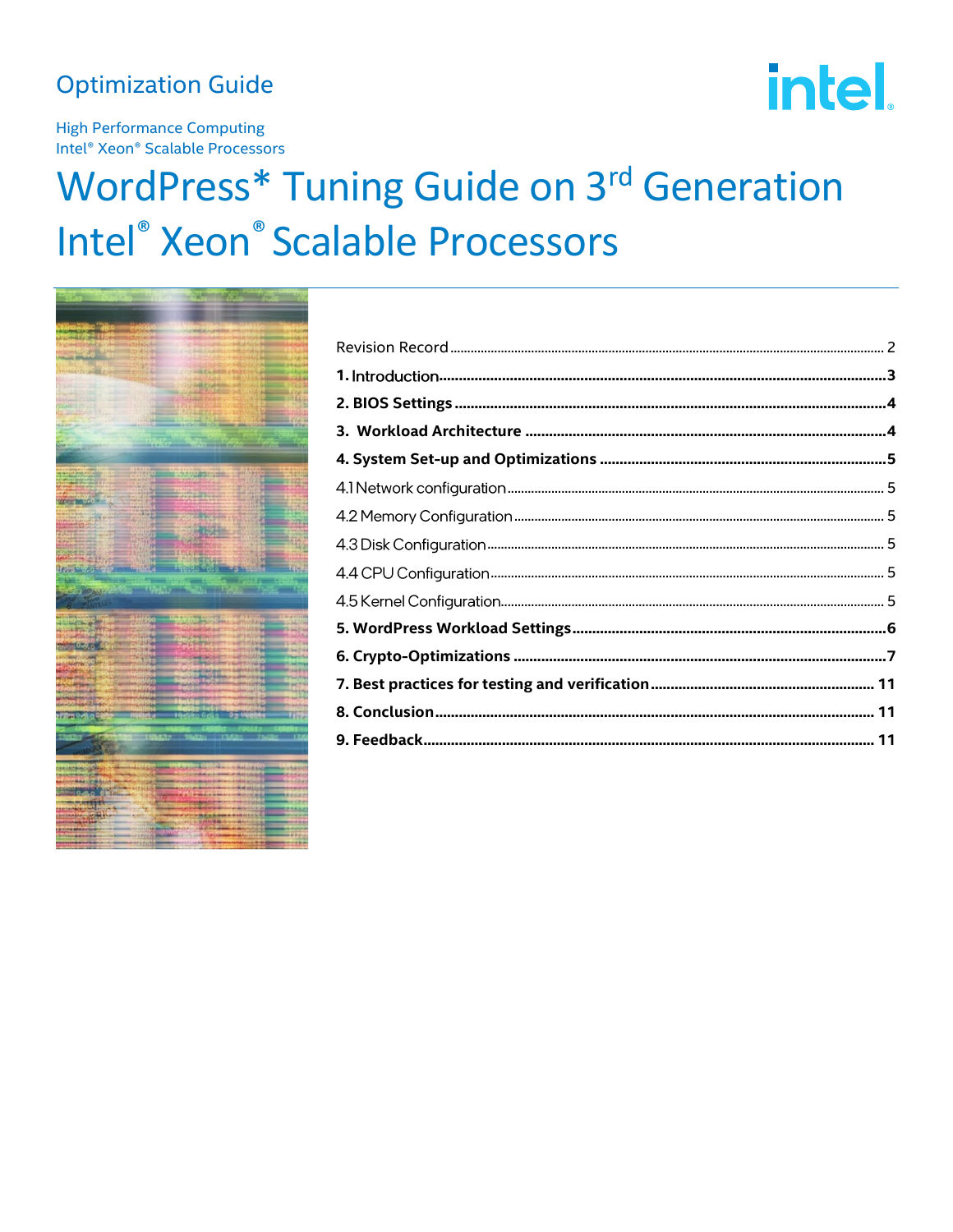### <span id="page-1-0"></span>Revision Record

| <b>Date</b> | Rev. | <b>Description</b>                     |
|-------------|------|----------------------------------------|
| 05/27/21    | 1.1  | Added conclusion and feedback sections |
| 04/06/2021  | 1.0  | Initial public release.                |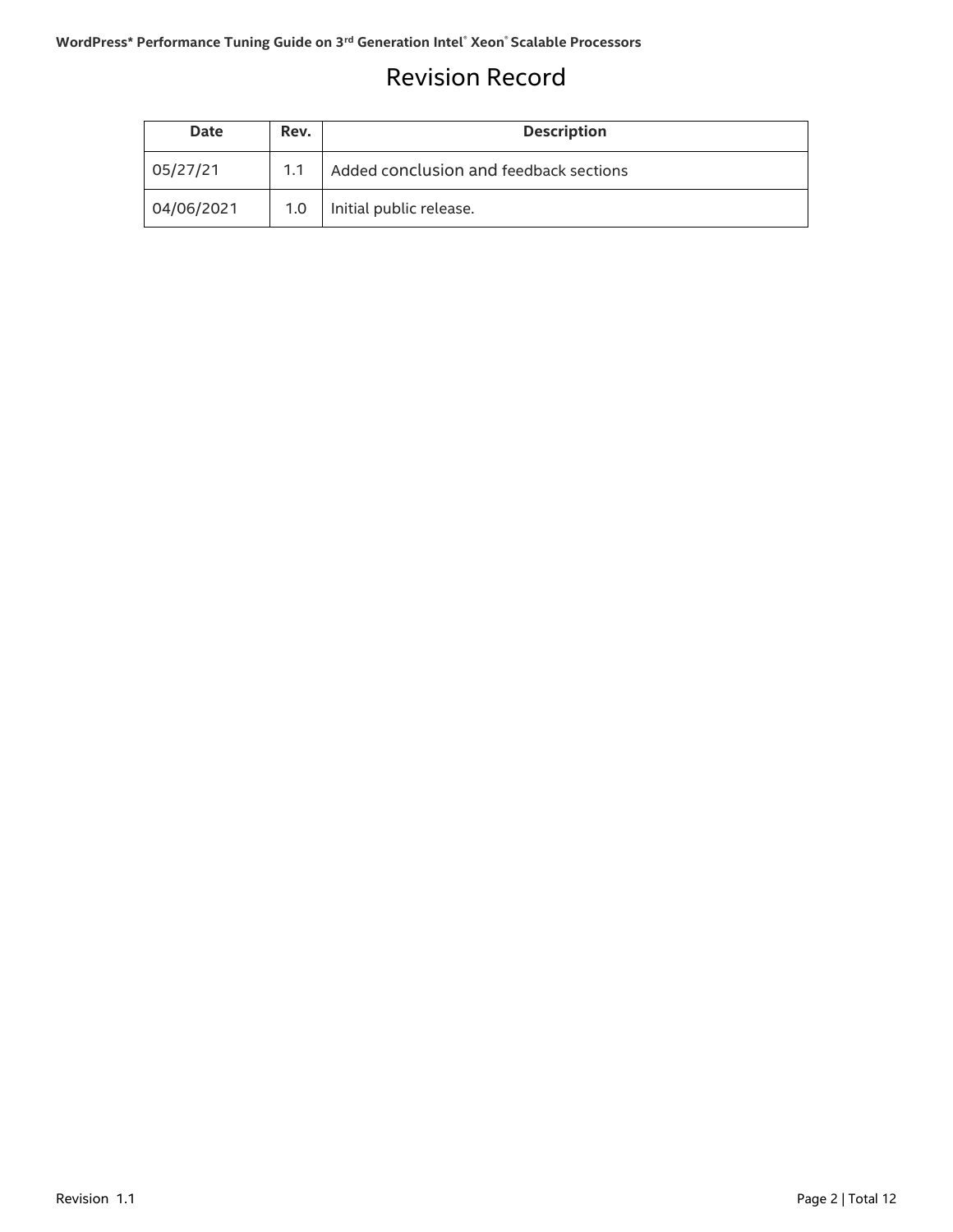### <span id="page-2-0"></span>**1.** Introduction

This guide is targeted towards users who are already familiar with WordPress\* and is designed to provide pointers and setting suggestions for BIOS, OS, WordPress, and system settings that will provide the optimal performance for most situations. However, please note that we rely on the users to carefully consider these settings for their specific scenarios, since WordPress can be deployed in multiple ways and this is a reference to one such use-case. The settings apply to running WordPress on a 2-socket Intel® Server System with a 3rd Generation Intel® Xeon® Scalable Processors. For this guide we will be using Ubuntu\* 20.04.1 LTS and WordPress v5.2. Acquire and install the target software first. Dependent software binaries or licenses are not distributed with the workloads.

**WordPress** is a website builder and content management system. It is an open source software that anyone can use to make any kind of website imaginable. It started out as a blogging platform in 2003 but soon transformed into a CMS and later a full-fledged website building platform.1 Learn more about WordPress here: [https://wordpress.org/.](https://wordpress.org/) WordPress workload in this guide uses WordPress for content, PHP-FPM as server processes, Nginx as the web server, MariaDB\* as the database and siege as the client, as explained in the later sections.

**3rd Gen Intel**® **Xeon**® **Scalable processors** deliver industry-leading, workload-optimized platforms with built-in AI acceleration, providing a seamless performance foundation to help speed data's transformative impact, from the multicloud to the intelligent edge and back. Here are some of the features in these new processors:

- Enhanced Performance
- Enhanced Intel® Deep Learning Boost with VNNI
- More Intel® Ultra Path Interconnect
- Increased DDR4 Memory Speed & Capacity
- Intel<sup>®</sup> Advanced Vector Extensions
- Intel® Security Essentials and Intel® Security Libraries for Data Center
- Intel® Speed Select Technology
- Support for Intel® Optane™ Persistent Memory 200 series

<sup>1</sup> https://www.wpbeginner.com/beginners-guide/what-is-wordpress/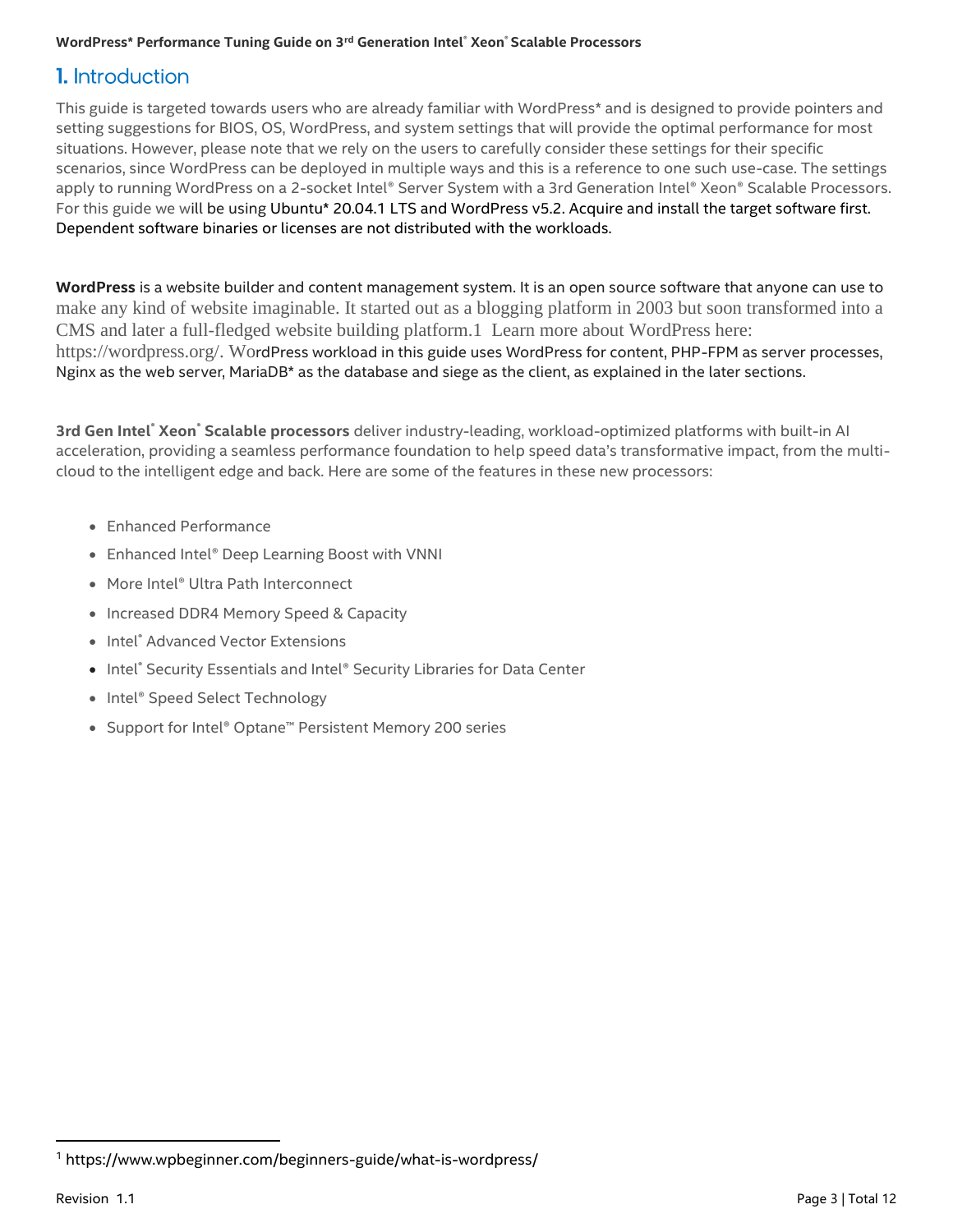### <span id="page-3-0"></span>2. BIOS Settings

BIOS can optimize configuration items and recommended values as follows:

| Configuration Item                   | <b>Recommended Value</b> |
|--------------------------------------|--------------------------|
| Hyper-Threading                      | Enable                   |
| Hardware Prefetcher                  | Enable                   |
| L <sub>2</sub> RFO Prefetch Disable  | <b>Disable</b>           |
| Adjacent Cache Prefetch              | Enable                   |
| <b>DCU Streamer Prefetcher</b>       | Enable                   |
| <b>DCU IP Prefetcher</b>             | Enable                   |
| LLC Prefetch                         | Enable                   |
| <b>Total Memory Encryption (TME)</b> | <b>Disable</b>           |
| SNC (Sub NUMA)                       | <b>Disable</b>           |
| <b>UMA-Based Clustering</b>          | Hemisphere(2-clusters)   |
| Snoop mode for AD                    | <b>Disable</b>           |
| Snoopy mode for 2LM                  | <b>Disable</b>           |
| Boot performance mode                | Max Performance          |
| Turbo Mode                           | Enable                   |
| Hardware P-State                     | Native Mode              |
| Local/Remote Threshold               | Auto                     |

### <span id="page-3-1"></span>3. Workload Architecture

### **PHP/WordPress General Architecture**

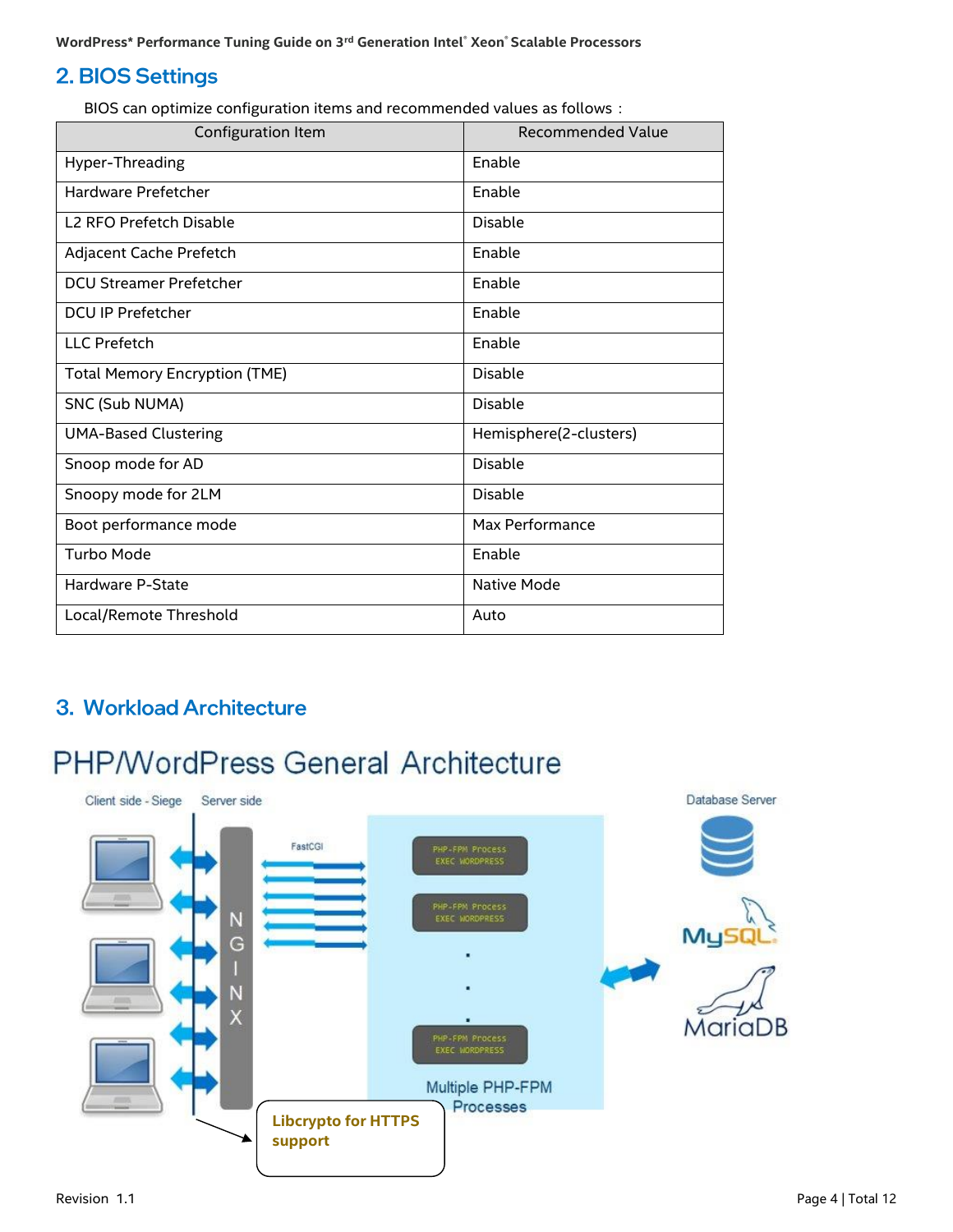WordPress workload is a web-based workload with three critical components, namely server, database and the client. As seen above, this workload starts the Nginx which acts as a proxy server, then initializes the PHP engine, connects to the MariaDB database and runs the requests through Siege which is the client and finally reports out the throughput as a primary metric.

WordPress workload can be run in a single-node/multi-node mode.

- Single-node mode: all the three critical components, namely server, database and the client reside on the SUT (System Under Test).
- Multi-node: all the three components are put on different systems with the server component (PHP) and Nginx running on the SUT. Make sure the client and database chosen are configured in a way such that they don't become the bottleneck. As a basic example, if the SUT is a 40-core system, it wouldn't make sense to have a 4-core machine acting as client or database since they cannot process the number of requests that the SUT is actually capable of serving thus negatively impacting the performance.

WordPress deployment illustrated here takes advantage of the HTTPS crypto support in the encryption between Siege and Nginx.

### <span id="page-4-1"></span><span id="page-4-0"></span>4. System Set-up and Optimizations

### 4.1 Network configuration

When running in multi-node, that is SUT/Database/Client are running on three different machines, all three machines are connected by at least a 10G NIC card and they all reside on the same private subnet. Note that for a realistic deployment, running all the machines on the same private subnet may not always be a choice or the use-case. It's a good idea to sanity check the baseline network performance through tools like sar/nload before running the WordPress workload.

### <span id="page-4-2"></span>4.2 Memory Configuration

At least 1 DIMM per memory channel needs to be populated. Lower cpu-utilization could be an issue if there are no DIMMs in a memory channel because of the contention from database cache.

### <span id="page-4-3"></span>4.3 Disk Configuration

<No special instructions for disks>

### <span id="page-4-4"></span>4.4 CPU Configuration

This guide was developed using a 3<sup>rd</sup> Generation Intel<sup>®</sup> Xeon® Scalable Processors.

Set "performance" as frequency governor for all cores: echo "performance" | sudo tee /sys/devices/system/cpu/cpu\*/cpufreq/scaling\_governor

### <span id="page-4-5"></span>4.5 Kernel Configuration

Note that the kernel settings and commands are for this specific WordPress deployment, and are not general guidelines.

- Flush file system buffers: sudo sync
- Free pagecache, dentries and inodes: sudo sh -c 'echo 3 >/proc/sys/vm/drop\_caches'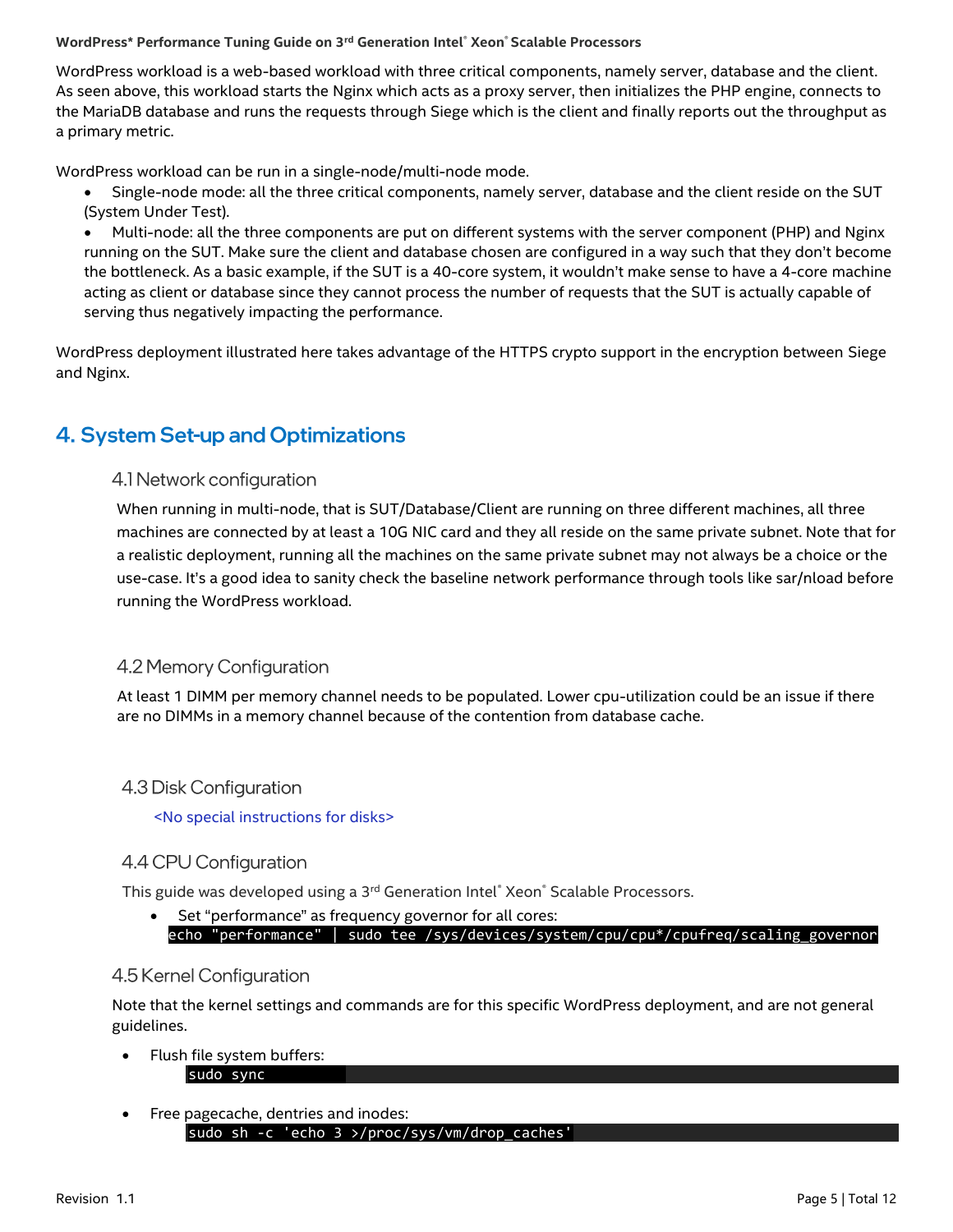• Free swap:

sudo swapoff -a > /dev/null 2>&1 sudo swapon -a > /dev/null 2>&1

• Disable auditd daemon (if installed):

sudo service auditd stop || true

• Enable ip\_conntrack

sudo modprobe ip\_conntrack

• Increase nf\_conntrack hashtable size. Tune the size of connection tracking table based on available RAM. Look out for messages such as "nf\_conntrack: table full, dropped packet" in kern.log and increase the value as needed:

echo 512000 | sudo tee /proc/sys/net/netfilter/nf conntrack max

Set tcp socket reuse. Allows us to reuse sockets in TIME\_WAIT state for new connections:

echo 1 | sudo tee /proc/sys/net/ipv4/tcp tw reuse

- Tunings for number of open files/locked in-memory address space by the regular and user space quota, using the following parameters in /etc/security/limits.conf:
	- \* soft nofile 1000000
	- \* hard nofile 1000000
	- \* soft memlock unlimited
	- \* hard memlock unlimited

### <span id="page-5-0"></span>**5. WordPress Workload Settings**

- For optimal performance, task-set PHP to cores by affinitizing each php-fpm thread to a vCPU.
- If running on one socket, enable MySQL QueryCache with our pre-set set cache sizes:

 open\_files\_limit=4000 query\_cache\_limit=128K

query\_cache\_size=1M

query\_cache\_type=1

 QueryCache is suggested to be disabled if running on two sockets. For a larger database and server machine typically >=28C, it might be best to completely disable query\_cache. The 1S query\_cache settings serve as a reference recommendation when the memory available is much smaller.

- Tune the number of server processes based on the number of CPUs (including logical cores). We suggest that if CPUs count is <=16, server workers count be 2.5\*CPUs count. If CPUs count is <=95, server workers count is 2\*CPUs count otherwise it is 1.5\*CPUs count.
- Tune the number of client threads. To find the optimal load, a client sweep is suggested to be performed and the client threads with the optimal performance be chosen.
- To reduce cross-numa node access and increase performance, different WordPress instances can be bound to different sockets through containers.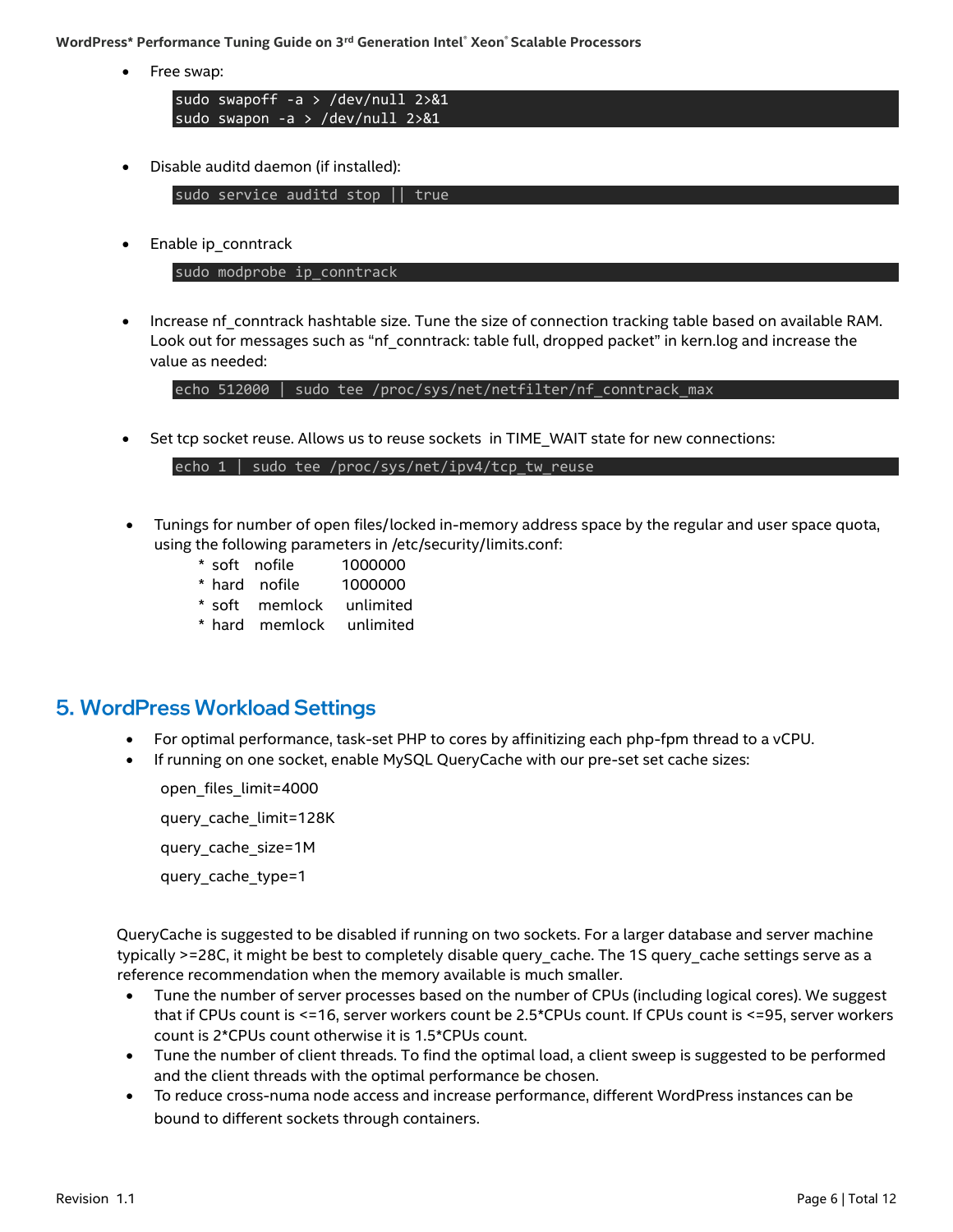### <span id="page-6-0"></span>**6. Crypto-Optimizations**



Fig.1 Suggested WordPress Software Stack

This section details the use of crypto libraries for adding HTTPS support to the WordPress workload. As can be seen in the above diagram, WordPress workload on the left is one of the many scenarios that a WordPress application can be deployed in. The guide settings is one such configuration example.

### **Software libraries:**

Please note that the versions for the libraries noted below are expected to change as they are maintained, and it's up to the users to pick the most current versions

| Libraries           | Version           | Link                                       |
|---------------------|-------------------|--------------------------------------------|
| OpenSSL             | OpenSSL 1.1.1f    | https://github.com/openssl/openssl         |
| IPP-Crypto          | ippcp_2020u3      | https://github.com/intel/ipp-crypto        |
| QAT engine          | V0.6.5            | https://github.com/intel/QAT_Engine        |
| Async Nginx         | v0.4.5            | https://github.com/intel/asynch_mode_nginx |
| Multi-buffer crypto |                   |                                            |
| for IPSec           | V <sub>0.55</sub> | https://github.com/intel/intel-ipsec-mb    |

### **Ciphers used:**

ECDHE-RSA-AES128-GCM-SHA256 TLS\_AES\_256\_GCM\_SHA384 For example,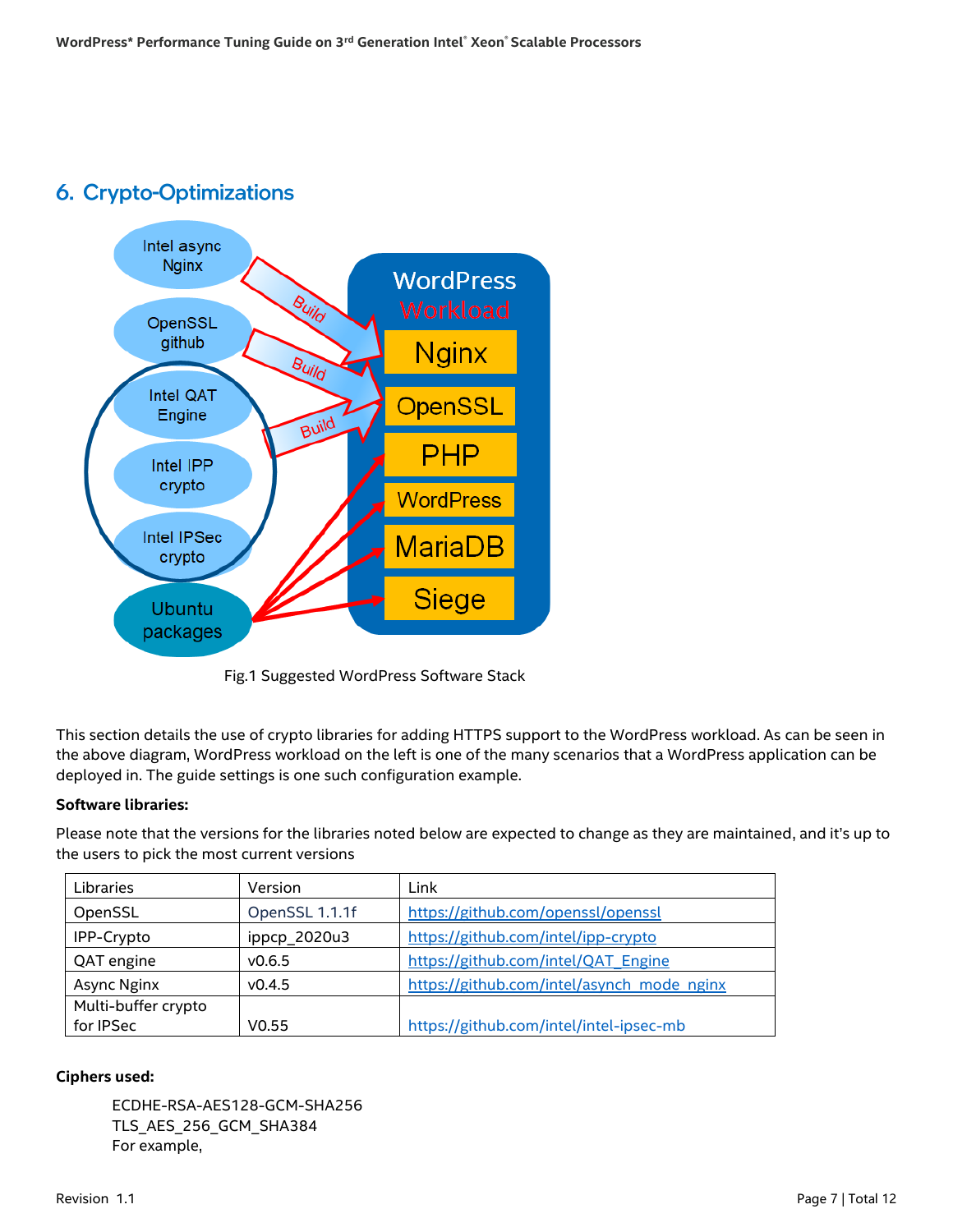- TLSv1.2 ECDHE-RSA-AES128-GCM-SHA256
- TLSv1.3 TLS\_AES\_256\_GCM\_SHA384

#### **Building Software Libraries:**

**Packages needed:**

sudo apt-get install libudev-dev libssl-dev libboost-all-dev zlib1g-dev autoconf make build-essential libnl-3-dev libnl-genl-3-dev yasm cmake libpcre3 libpcre3-dev

#### **Environmental variables:**

#ROOT\_DIR is the main directory when git repos are being downloaded

export OPENSSL\_SOURCE=\$ROOT\_DIR/openssl/ export OPENSSL\_LIB=\$ROOT\_DIR/openssl\_install/ export OPENSSL\_ENGINES=\$ROOT\_DIR/openssl\_install/lib/engines-1.1/ export NGINX INSTALL DIR=\$ROOT DIR/nginx install/ export IFMA\_SOURCE=\$ROOT\_DIR/ipp-crypto/sources/ippcp/crypto\_mb/ export IPSEC\_SOURCE=\$ROOT\_DIR/\$SSL\_DIR/intel-ipsec-mb/ export IPSEC\_INSTALL=\$ROOT\_DIR/\$SSL\_DIR/intel-ipsec-mb-install/

#### **OpenSSL:**

git clone https://github.com/openssl/openssl.git cd openssl git checkout OpenSSL\_1\_1\_1f make clean make distclean ./config --prefix=\$OPENSSL\_LIB -Wl,-rpath,\$OPENSSL\_SOURCE make update make depend make -j make install

#### **IPP-Crypto**

git clone [https://github.com/intel/ipp-crypto.](https://github.com/intel/ipp-crypto)git cd ipp-crypto git checkout ipp-crypto\_2020\_update3 cd sources/ippcp/crypto\_mb cmake . -B"./build" -DOPENSSL\_INCLUDE\_DIR=\$OPENSSL\_SOURCE/include/ - DOPENSSL\_LIBRARIES=\$OPENSSL\_LIB -DOPENSSL\_ROOT\_DIR=\$OPENSSL\_SOURCE/ cd build make -j ls \$IFMA\_SOURCE/build/bin/libcrypto\_mb.so #File must exist mkdir \$IFMA\_SOURCE/lib/ ln -s \$IFMA\_SOURCE/build/bin/libcrypto\_mb.so \$IFMA\_SOURCE/lib/

#### **IPSec library**

```
cd ROOT SOURCE
git clone https://github.com/intel/intel-ipsec-mb.git
cd intel-ipsec-mb
git checkout v0.55
make
```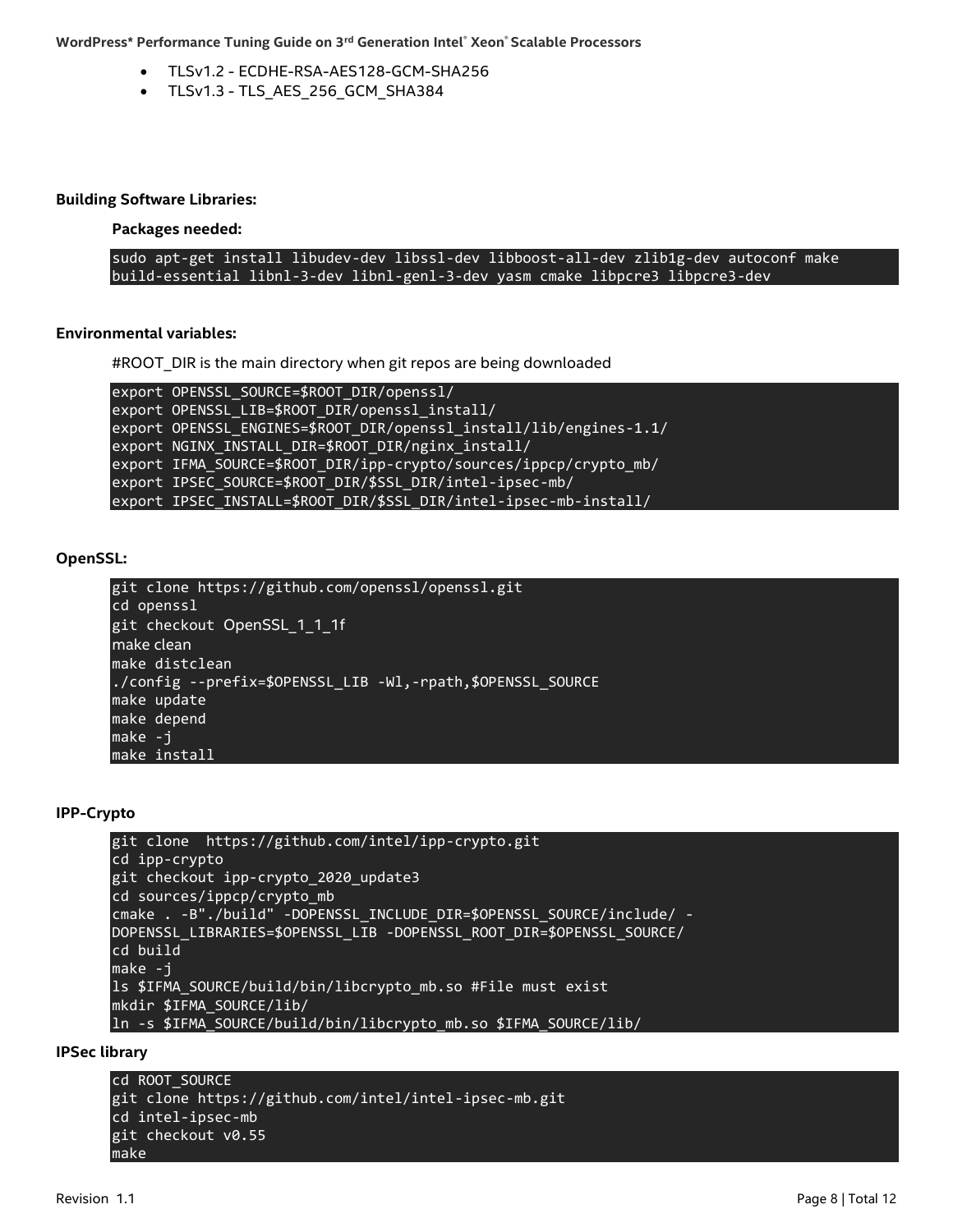make install PREFIX=\$IPSEC\_INSTALL

#### **QAT Engine:**

cp \$IPSEC\_INSTALL/lib/\* \$IFMA\_SOURCE/lib/ cp \$IPSEC\_INSTALL/include/\* \$IFMA\_SOURCE/include/



ls \$OPENSSL\_LIB/lib/engines-1.1 afalg.so capi.so padlock.so qatengine.la qatengine.so

#### **Async Nginx:**



#### **Library files to use in WordPress:**

Copy files needed into one folder named qatengine with \$qatengine as its path.

```
cd $qatengine
mkdir lib bin engine ngx_modules
cp $OPENSSL_LIB/bin/openssl $qatengine/bin
cp $NGINX_INSTALL_DIR/sbin/nginx $qatengine/bin 
cp $OPENSSL_LIB/lib/engines-1.1/qatengine.so $qatengine/engine
cp $OPENSSL_LIB/lib/libcrypto.so.1.1 $qatengine/lib
cp $OPENSSL_LIB/lib/libssl.so.1.1 $qatengine/lib
cp $IFMA_SOURCE/lib/libcrypto_mb.so $qatengine/lib 
cp $IPSEC_INSTALL/lib/libIPSec_MB.so.0 $qatengine/lib
cp $NGINX INSTALL DIR/modules/ngx ssl engine qat module.so $qatengine/ngx modules
cp $OPENSSL_LIB/ssl/openssl.cnf $qatengine
```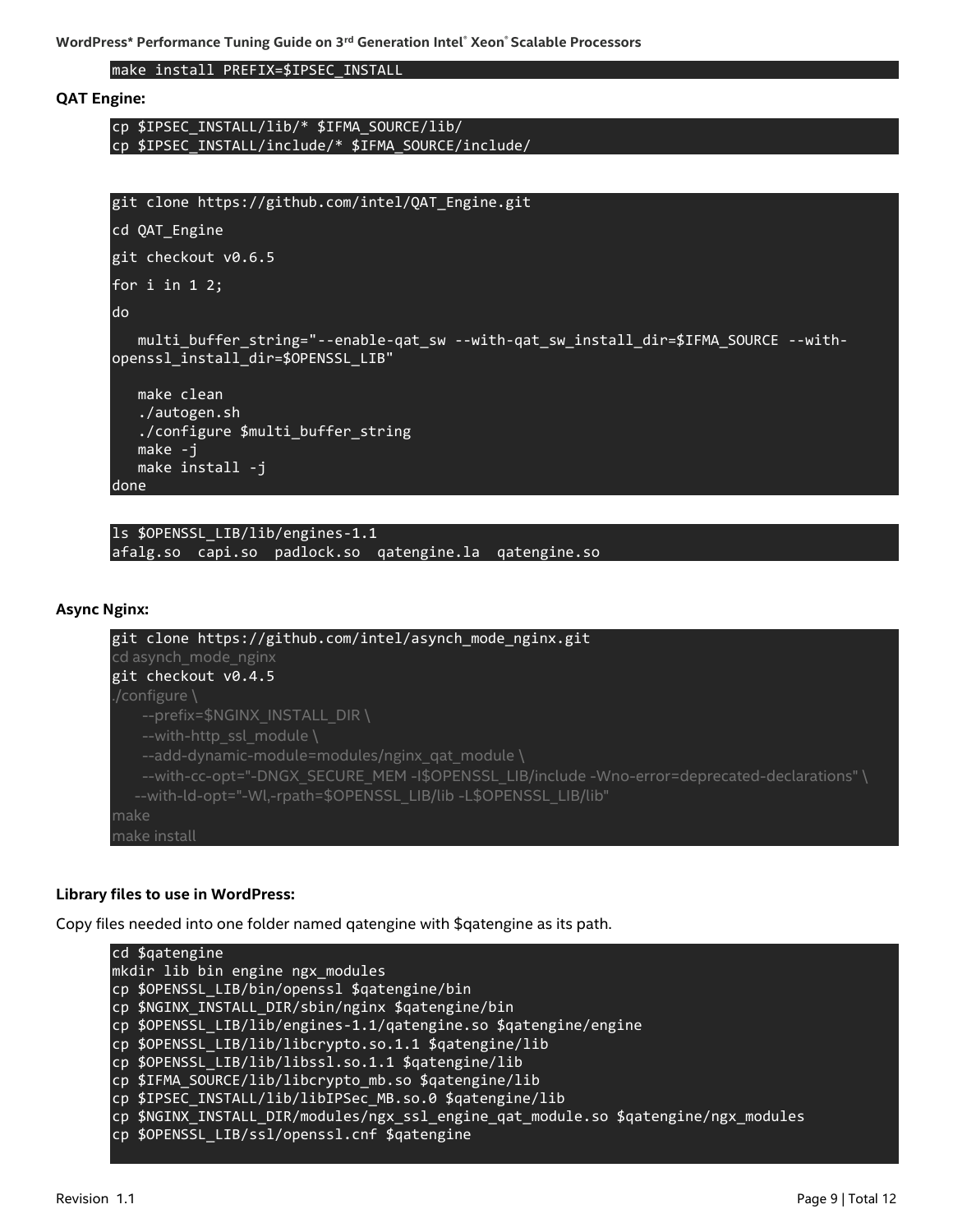export LD\_LIBRARY\_PATH=\$qatengine/lib export OPENSSL\_ENGINES=\$qatengine/engine export PATH=\$qatengine/bin:\$PATH export OPENSSL\_CONF=\$qatengine/openssl.cnf #To check if qatengine can be loaded by openssl openssl speed -engine qatengine -elapsed -async\_jobs 8 rsa2048

#### **Keys Generation:**

Generate key/certficate for RSA:

```
openssl req -x509 -sha256 -nodes -days 365 -newkey rsa:2048 -keyout certs/server.key -out 
certs/server.crt -subj "/C=/ST=/L=/O=/OU=/CN=$(hostname)"
Generate key/certficate for DSA:
openssl ecparam -genkey -out certs/key.pem -name prime256v1
openssl req -x509 -new -key certs/key.pem -out certs/cert.pem -subj 
T/C = /ST = /L = /O = /OU = /CN = $(hostname)"
```
**Nginx conf file:**

```
worker_processes 128; #Set to the number of logical cores
load_module ngx_modules/ngx_ssl_engine_qat_module.so;
ssl engine{
    use_engine qatengine;
    default_algorithms ALL;
    qat_engine{
       qat_notify_mode poll;
       qat_offload_mode async;
       qat_external_poll_interval 1;
}}
worker rlimit nofile 1000000;
events
{
   use epoll;
   worker_connections 8192;
  multi accept on;
   accept_mutex on;
}
http {
   ssl_buffer_size 65536;
   types_hash_max_size 4096;
  types hash bucket size 64;
  sendfile on;
server {
    listen [::]: HTTP PORT  reuseport backlog=131072 so keepalive=off rcvbuf=65536
sndbuf=65536 default server;
     listen __HTTP_PORT__ reuseport backlog=131072 so_keepalive=off rcvbuf=65536 
sndbuf=65536 default_server;
     sendfile on;
     keepalive_timeout 0s;
    tcp nopush on;
     tcp_nodelay on;
     ssl_verify_client off;
    ssl session tickets off;
     lingering_close off;
     lingering_time 1;
     ssl on;
     ssl_asynch on;
     ssl_certificate server.crt # For DSA use cert.pem instead of server.crt
```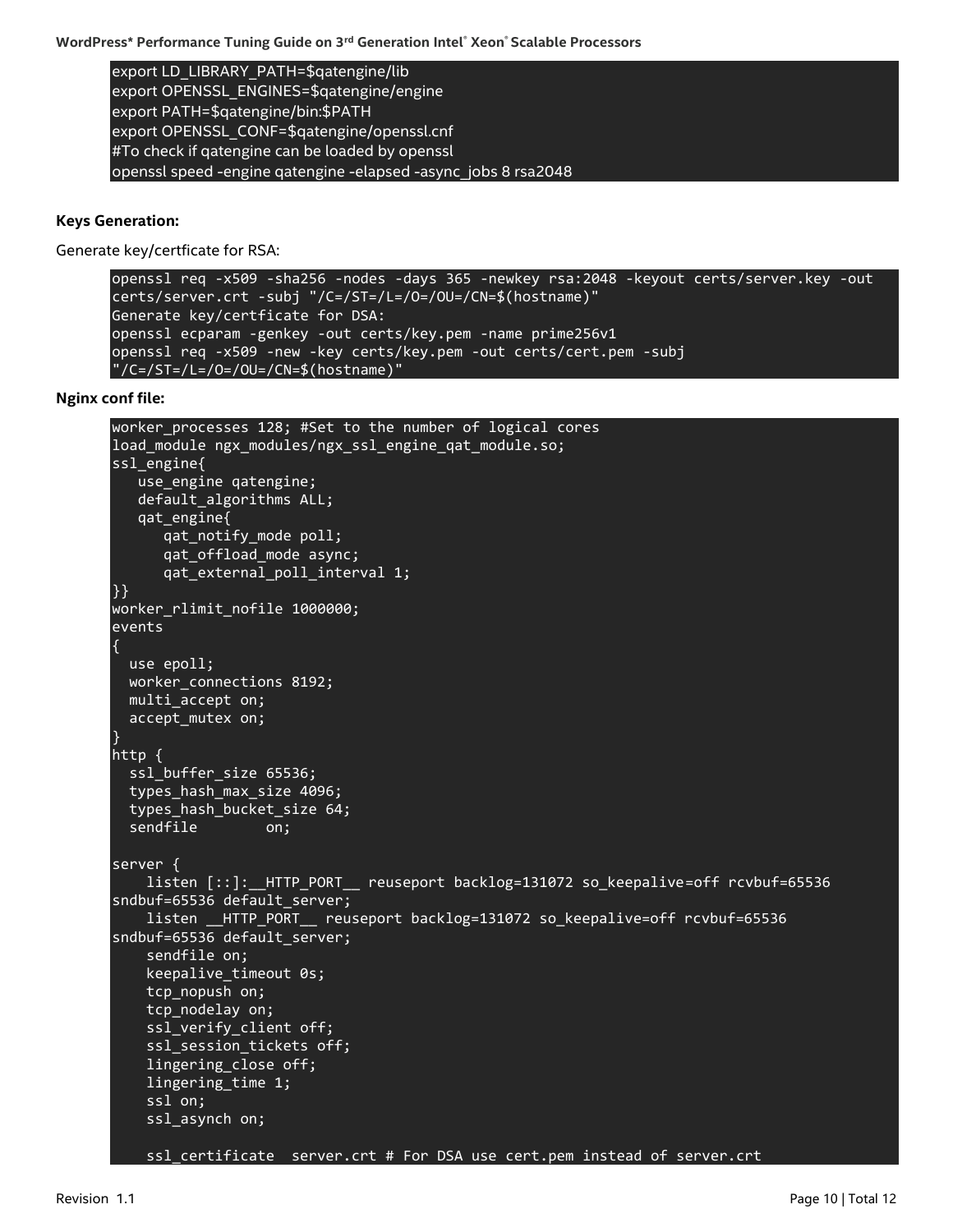

Please note that like many other directives in the nginx.conf, the cipher and curve used for key exchange and authentication will have a considerable impact on the performance. Your workload performance may vary depending on the exact curve/cipher being used. We suggest users to take this into account while tuning their workload. Reference:

[Building Software Acceleration Features in the Intel® Quick Assist Technology \(Intel® QAT\) Engine for OpenSSL\\* 1.1.1](https://software.intel.com/content/www/us/en/develop/articles/building-software-acceleration-features-in-the-intel-qat-engine-for-openssl.html)

### <span id="page-10-0"></span>7. Best practices for testing and verification

Note that the recommendations in the guide for WordPress workload are only a reference, and the tunings here should be carefully adopted by someone who is well-versed with the workload and the system settings.

- Since this is a CPU-bound web front-end workload, when all the requests are appropriately distributed, we expect ~90+% CPU-utilization. Use tools like sar/htop to verify you get the expected CPU utilization.
- Execute at least 7 runs to ensure the standard deviation is within 5%.
- Restart MariaDB service after every run to clear query cache. This is specific to the workload and not a recommendation for the real-world web deployments.

### <span id="page-10-1"></span>**8. Conclusion**

We understand every application is unique. We shared many of our experiences with WordPress hoping that some of our learnings could be applied to your specific application. WordPress has been well tested on Intel platforms. With 3rd Generation Intel® Xeon® Scalable processor, Intel takes it even further by optimizing the platform as a whole -- CPU, memory, storage, and networking working together for the best user experience.

### <span id="page-10-2"></span>9. Feedback

We value your feedback. If you have comments (positive or negative) on this guide or are seeking something that is not part of this guide, please reach out to us [here:](https://community.intel.com/t5/Software-Tuning-Performance/bd-p/software-tuning-perf-optimization)

<https://community.intel.com/t5/Software-Tuning-Performance/bd-p/software-tuning-perf-optimization>